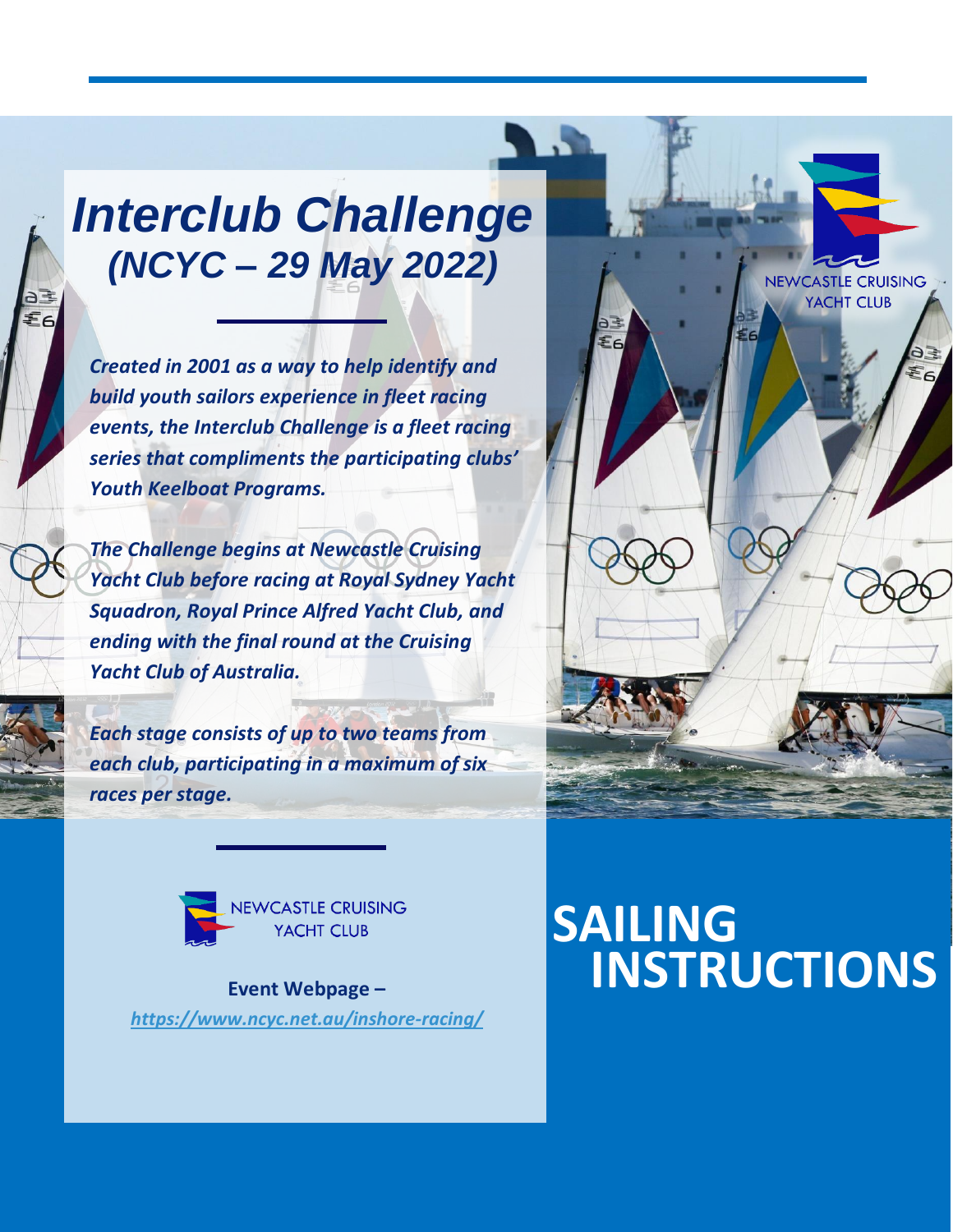## **1 RULES**

- 1.1 The event will be conducted by:
	- a) The rules, as defined in the current Racing Rules of Sailing (RRS) of World Sailing;
	- b) The Prescriptions, Amendments and Special Regulations of Australian Sailing; and
	- c) This Race Document, except in the event of a conflict with the Notice of Race in which case the Sailing Instructions will take precedence.
	- d) RRS 44.2 is changed so that only one turn, including one tack and one gybe, is required
	- e) The Elliott 6 User Agreement, available on the Event Webpage.

## **3 COMUNICATION WITH COMPETITORS**

- 3.1 Notices to competitors will be posted on the event webpage <https://www.ncyc.net.au/inshore-racing/>
- 3.2 Signals made ashore will be displayed from the flagstaff located on top of the floating Sailing Academy barge on F-arm of the marina.
- 3.3 When flag AP is displayed ashore, the warning signal shall be not less than 30 minutes after flag AP is removed ashore. This changes RRS Race Signals.
- 3.4 Competitors shall attend the daily briefing in the clubhouse unless excused by the OA.

### **4 SUPPLIED YACHTS**

- 4.1 The event will be sailed in Elliott 6 class yachts.
- 4.2 Boats will be identified by the Bow Number.
- 4.3 The boats will be assigned at the Competitor Briefing by the Boat Draw.
- 4.4 The sails to be used will be allocated by the Race Committee.
- 4.5 Competitors shall not alter, reposition or add to the standard sailing equipment as supplied by NCYC in accordance with the Elliott 6 User Agreement.
- 4.6 Every reasonable effort will be made to equalise the boats. Variations will not be grounds for redress. This changes RRS 62.

#### **5 DAMAGES AND REPAIRS TO BOATS**

- 5.1 A Team shall lodge a written Damage Report to the Regatta Organiser on coming ashore at the end of each day's racing specifying any damage or loss or confirming that there is no damage or loss.
- 5.2 A Team shall be respo0nsible to ensure all shackles, and securing devices are secure and all equipment is protected from accidental loss and no claim for Redress shall be made. This changes RRS 62.
- 5.3 A Team which causes damage to its own boat or to another competitor in which damage prevents a boat from continuing to race shall incur the following penalties – Disqualification not to be discarded for the race in which the damage occurred and if there are no spare boats available, no redress for each subsequent race that day in which the boat is unable to race.
- 5.4 A Team which has its boat damaged by another competitor to the extent that the boat cannot continue to race shall be entitled to redress provided the Team has successfully protested the other boat. Allocation of a spare boat shall be decided in favour of the team that has been granted redress.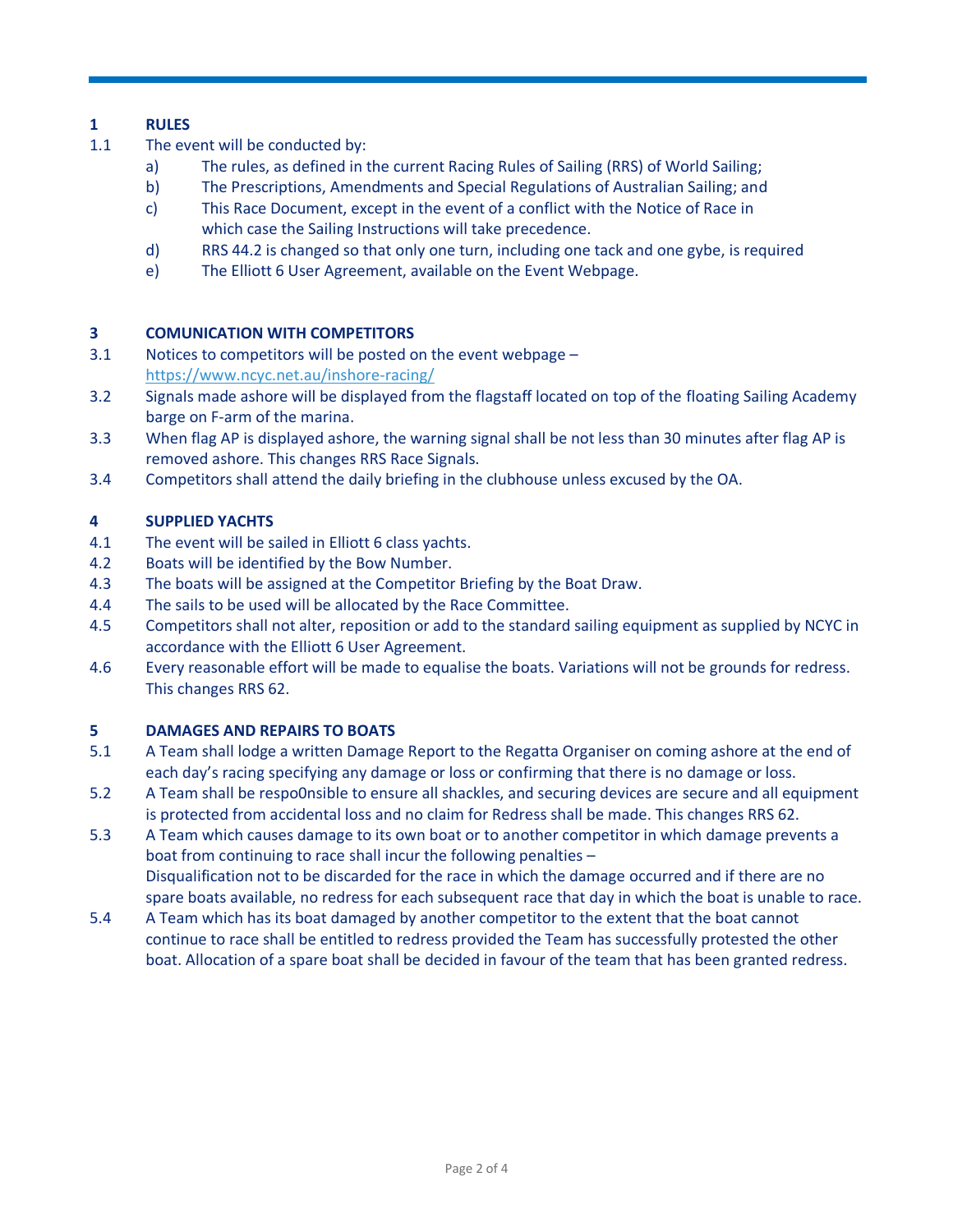#### **6 SCHEDULE OF EVENTS**

- 6.1 There shall be a maximum of six races (6) races per day.
- 6.2 Subsequent races will be started as soon as practical after the preceding race.
- 6.3 The schedule is as follows:

| <b>Event</b>                              | <b>Time</b>                          |
|-------------------------------------------|--------------------------------------|
| Registration                              | 0830-0900 hrs                        |
| <b>Competitor Briefing</b>                | 0900 hrs                             |
| <b>First Warning Signal</b>               | 0955 hrs                             |
| Daily Results & BBQ in the NCYC Clubhouse | 30 minutes after last<br>boat docked |

## **7 RACING AREA**

7.1 The intended racing area will be in the vicinity of Honeysuckle Hotel, in the Basin of Newcastle Harbour.

### **8 COURSE**

- 8.1 The courses shall be windward/leeward configurations.
- 8.2 Marks 1 and 1a shall be rounded to port.
- 8.3 Marks 1, 1a and the Gate marks will be green inflatable buoys.
- 8.4 The Start/Finish Mark will be a black & white check inflatable buoy.
- 8.5 The course is as follows:

| <b>COURSE CONFIGURATION (all Marks rounded to PORT)</b> |                                                             |
|---------------------------------------------------------|-------------------------------------------------------------|
| <b>Two Laps</b>                                         | Start – Mark 1 – Mark 1a – Gate – Mark 1 – Mark 1a – Finish |